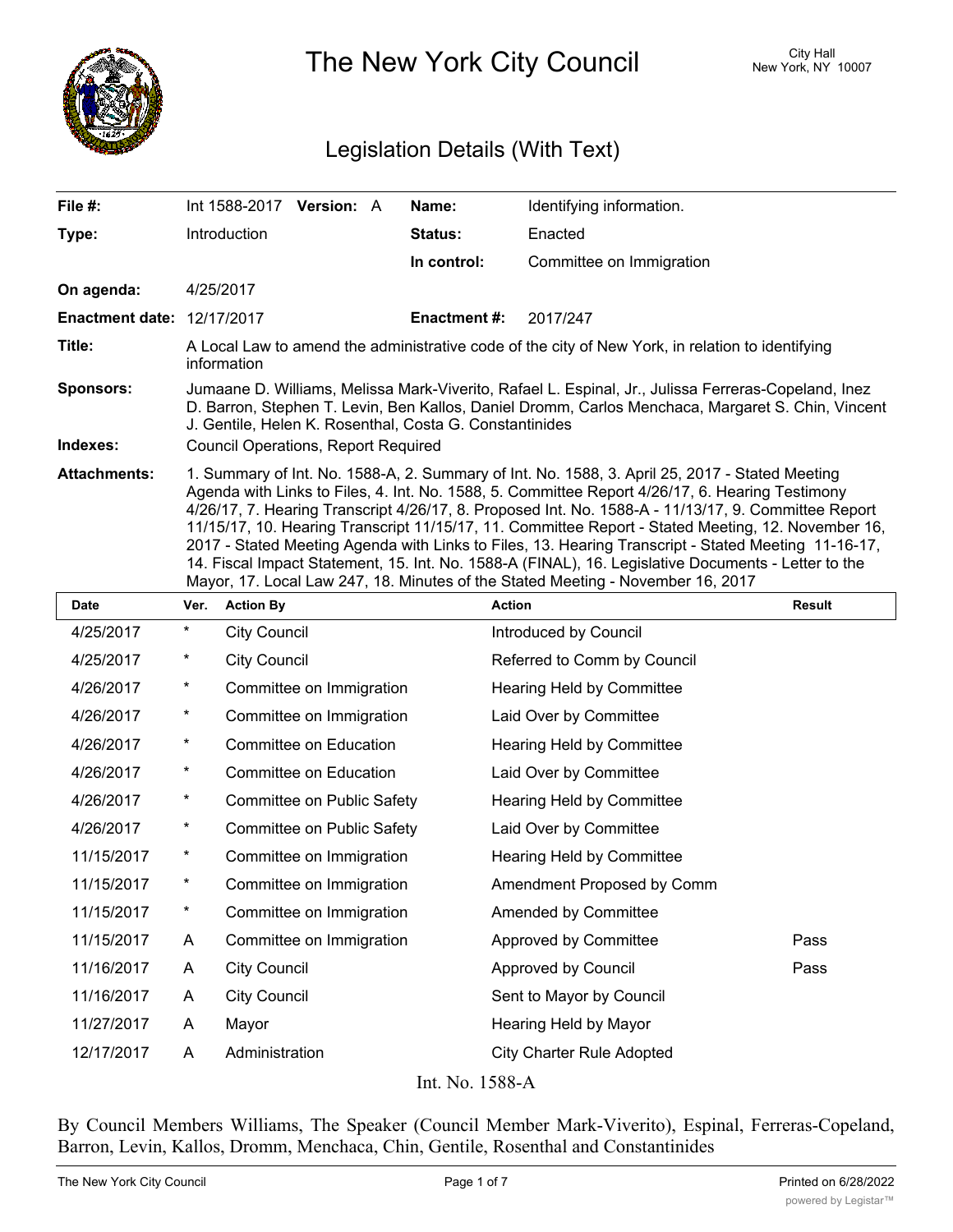A Local Law to amend the administrative code of the city of New York, in relation to identifying information

Be it enacted by the Council as follows:Section 1. Title 23 of the administrative code of the city of New York is amended by adding a new chapter 12 to read as follows:

## CHAPTER 12

### IDENTIFYING INFORMATION

§ 23-1201 Definitions. As used in this chapter, the following terms have the following meanings:

Chief privacy officer. The term "chief privacy officer" means the person designated by the mayor pursuant to subdivision h of section 8 of the charter to act as the city's chief privacy officer, or their designee.

Contracting agency. The term "contracting agency" means a city, county, borough, or other office, position, administration, department, division, bureau, board or commission, or a corporation, institution, or agency of government, the expenses of which are paid in whole or in part from the city treasury.

Contractor. The term "contractor" means a person who is a party to a contract with a contracting agency to provide human services, or other services designated in policies and protocols of the chief privacy officer.

Employee. The term "employee" means any officer or other person whose salary or wages are paid by a city agency.

Human services. The term "human services" has the meaning set forth in subdivision c of section 6-129.

Identifying information. The term "identifying information" means any information obtained by or on behalf of the city that may be used on its own or with other information to identify or locate an individual, including, but not limited to: name, sexual orientation, gender identity, race, marital or partnership status, status as a victim of domestic violence or sexual assault, status as a crime victim or witness, citizenship or immigration status, eligibility for or receipt of public assistance or city services, all information obtained from an individual's income tax records, information obtained from any surveillance system operated by, for the benefit of, or at the direction of the police department, motor vehicle information or license plate number, biometrics such as fingerprints and photographs, languages spoken, religion, nationality, country of origin,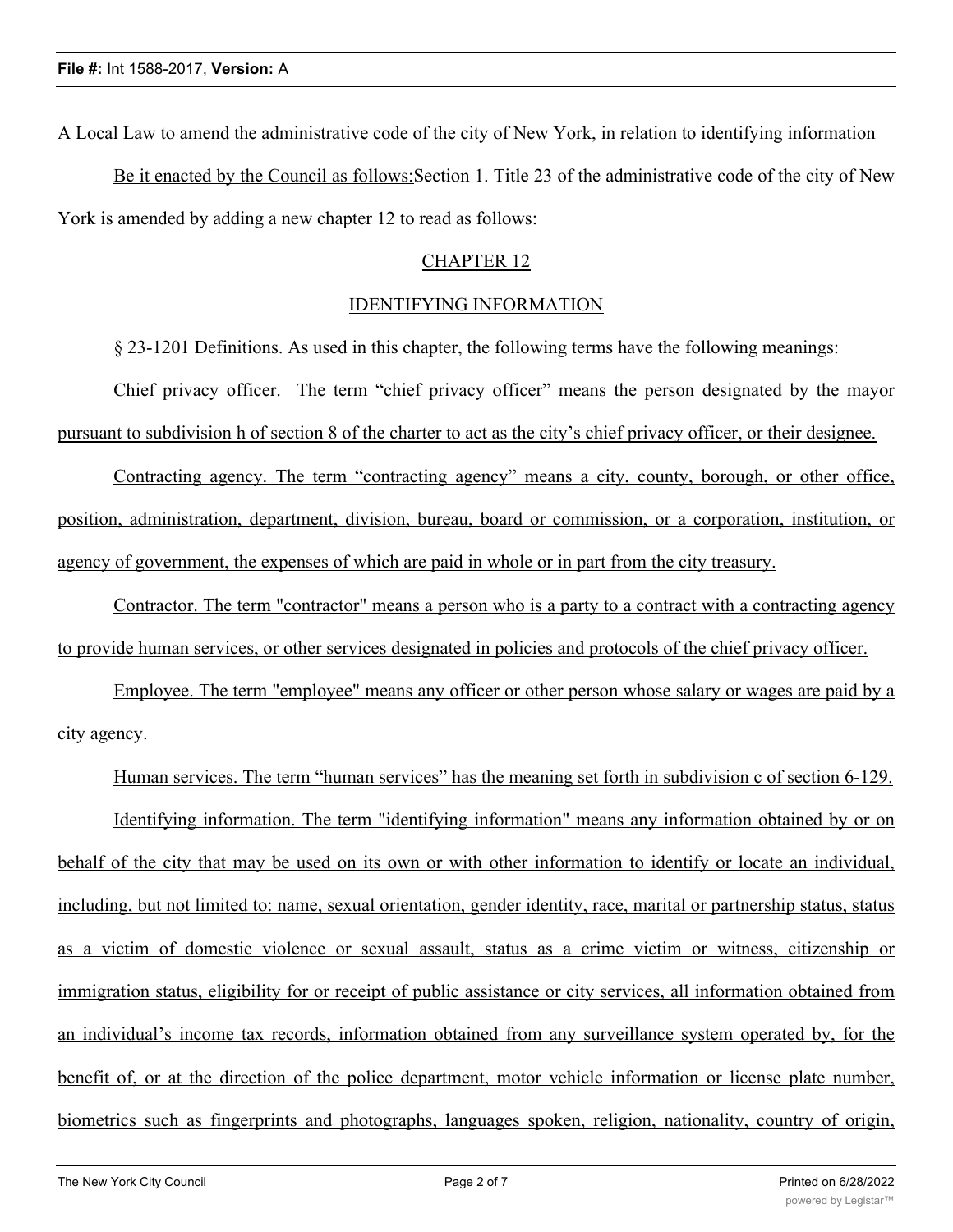place of birth, arrest record or criminal conviction, employment status, employer information, current and previous home and work addresses, contact information such as phone number and email address, information concerning social media accounts, date and/or time of release from the custody of the administration for children's services, the department of correction, or the police department, any scheduled court appearances, or any scheduled appointments with any employee, contractor, or subcontractor.

Privacy officer. The term "privacy officer" means the person designated by the head of each city agency to act as such agency's privacy officer. Where a disclosure of identifying information is in response to a request pursuant to the state freedom of information law, city agencies' freedom of information law officers may perform the functions otherwise performed by the privacy officer with respect to such request.

Routine collection or disclosure. The term "routine collection or disclosure" means the collection or disclosure of identifying information that is made during the normal course of city agency business and furthers the purpose or mission of such agency. Routine collection or disclosure also includes the collection or disclosure of identifying information that occurs between agencies of the city when the privacy officers of the collecting agency and the disclosing agency agree that the collection or disclosure furthers the purpose or mission of their respective agencies.

Subcontractor. The term "subcontractor" means a person who is a party to a contract with a contractor to provide human services, or other services designated in policies and protocols of the chief privacy officer.

Third party. The term "third party" means any person other than: (i) personnel of the city, the department of education, or a local public benefit corporation or local public authority, or (ii) personnel of a contractor or subcontractor where such contractor or subcontractor is authorized to possess the relevant identifying information.

§ 23-1202 Collection, retention and disclosure of identifying information.

a. Employees, contractors, and subcontractors shall collect, retain, and disclose identifying information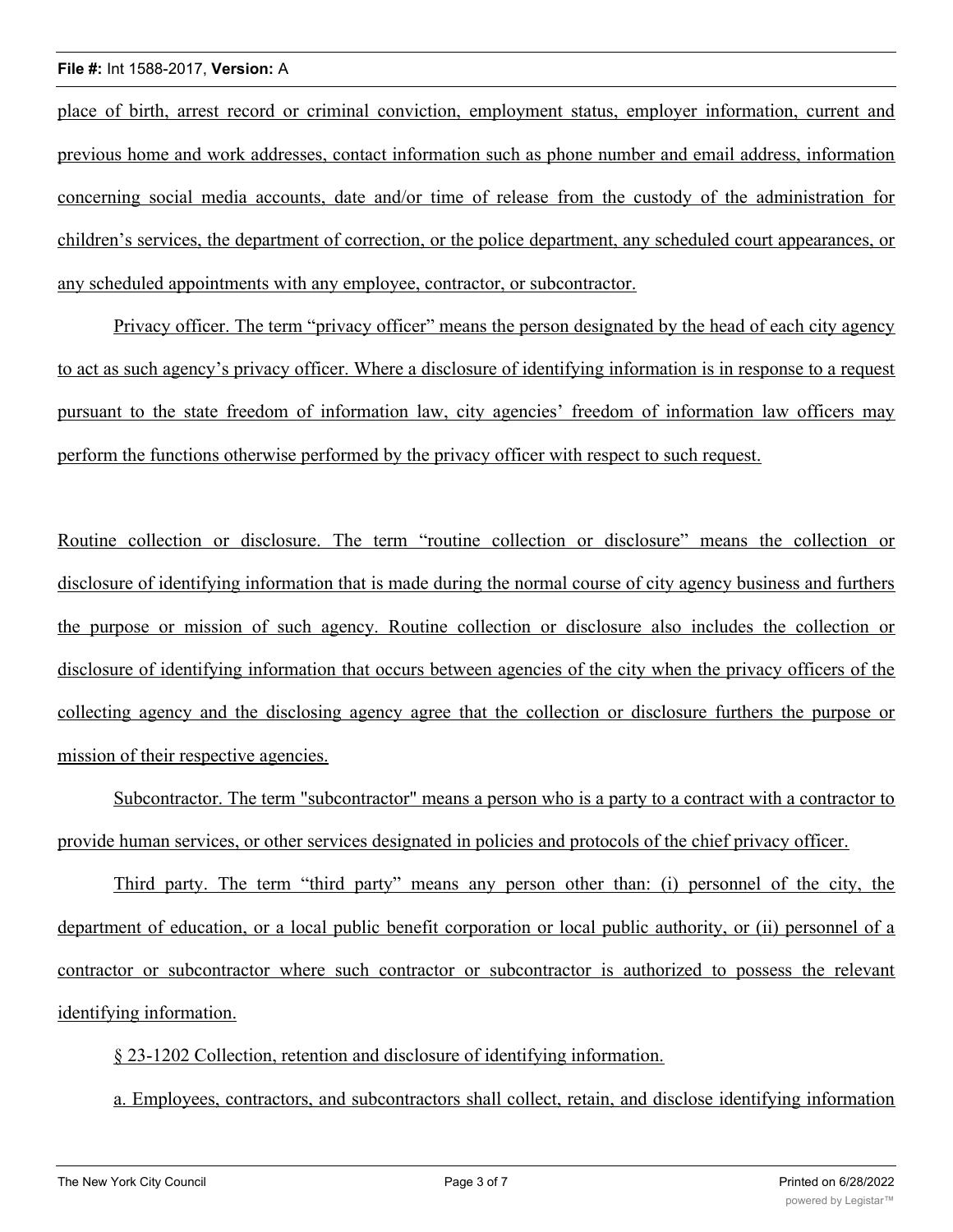only in accordance with this chapter.

b. Collection. 1. Absent exigent circumstances, no employee shall collect identifying information without the written approval of the privacy officer of such employee's agency. In addition, such collection shall not be allowed unless it:

(a) furthers the purpose or mission of such city agency; or

(b) is required by law or treaty.

2. Notwithstanding the provisions of paragraph 1 of this subdivision:

(a) the privacy officer of an employee's agency may approve in advance certain routine collections of identifying information;

(b) the chief privacy officer may approve in advance a collection of identifying information not otherwise authorized by paragraph 1 of this subdivision upon the determination that such collection is in the best interests of the city; and

(c) the provisions of paragraph 1 of this subdivision do not apply:

(1) to any collection of identifying information by or to the police department in connection with an investigation of a crime that has been committed or credible information about an attempted or impending crime, or

(2) where the collection is in connection with an open investigation by a city agency concerning the welfare of a minor or an individual who is otherwise not legally competent.

Any such collections shall not require any additional approval by the privacy officer or chief privacy officer.

c. Disclosure. 1. Absent exigent circumstances, no employee shall disclose identifying information to any party outside such employee's agency, including an employee of another city agency, without the written approval of the privacy officer of such agency. In addition, such disclosure shall not be allowed unless it:

(a) has been authorized in writing by the individual to whom such information pertains or, if such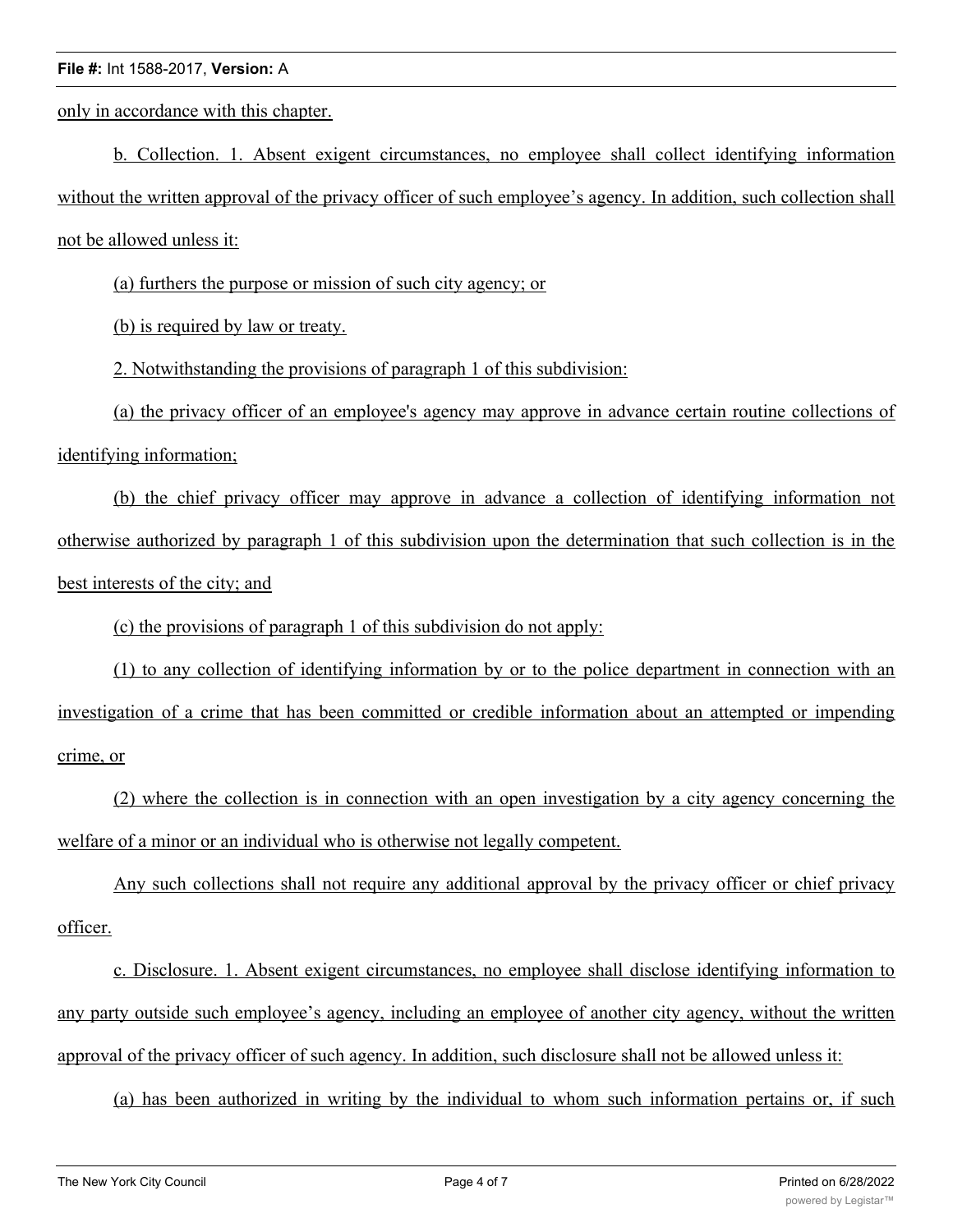individual is a minor or is otherwise not legally competent, by such individual's parent, legal guardian, or other person with legal authority to consent on behalf of the individual;

(b) furthers the purpose or mission of such city agency; or

(c) is required by law or treaty.

2. Notwithstanding the provisions of this subdivision:

(a) the privacy officer of an employee's agency may approve in advance certain routine disclosures of identifying information;

(b) the chief privacy officer may approve in advance a disclosure to another city agency or agencies not otherwise authorized by paragraph 1 of this subdivision upon the determination that such disclosure is in the best interests of the city; and

(c) the provisions of paragraph 1 of this subdivision do not apply:

(1) to any disclosure of identifying information by or to the police department in connection with an investigation of a crime that has been committed or credible information about an attempted or impending crime, or

(2) where the disclosure is in connection with an open investigation by a city agency concerning the welfare of a minor or an individual who is otherwise not legally competent.

Any such disclosure shall not require any additional approval by the privacy officer or chief privacy officer.

3. Any request for identifying information or a proposal for the unsolicited disclosure of identifying information by an employee that does not concern a routine disclosure shall be sent to the privacy officer of such employee's agency as soon as practicable.

4. If an individual's identifying information is disclosed in violation of this chapter, the privacy officer of such employee's agency that becomes aware of such disclosure shall notify the chief privacy officer as soon as practicable and, if such disclosure is one described in policies and protocols issued pursuant to subdivision 6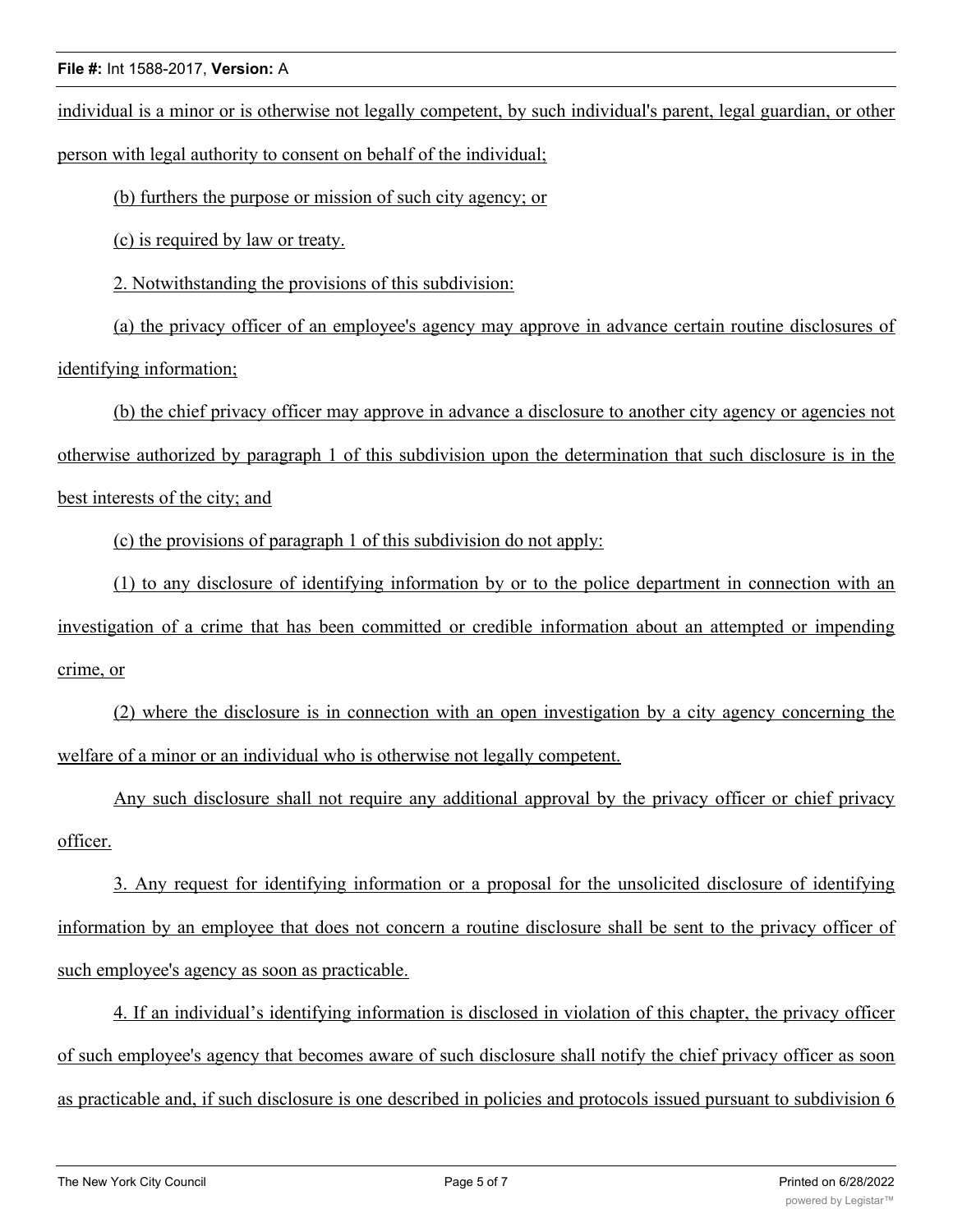of section 23-1203, the agency responsible for the disclosure shall make reasonable efforts to notify such individual in writing of the identifying information disclosed and to whom it was disclosed as soon as practicable; provided, however, that this paragraph shall not require any notification that would violate the provisions of subdivision e of section 23-1204. The chief privacy officer shall submit a quarterly report containing an anonymized compilation or summary of such disclosures to the speaker of the council and shall make such report available online. Such report may be combined with the report required by subdivision d of this section.

d. Exigent circumstances. 1. In the event identifying information is collected or disclosed under exigent circumstances, information about such collection or request and disclosure, along with an explanation of why such exigent circumstances existed, shall be sent to the chief privacy officer as soon as practicable after such collection or disclosure. This subdivision shall not require any such notification where:

(a) the collection or disclosure is by or to the police department in connection with an open investigation of criminal activity;

(b) the collection or disclosure is in connection with an open investigation concerning the welfare of a minor or an individual who is otherwise not legally competent; or

(c) the collection or disclosure is by or to an employee acting in furtherance of law enforcement or public health or safety powers of such employee's agency under exigent circumstances and such collections or disclosures occur during the normal course of such agency's business.

2. The chief privacy officer shall submit a quarterly report containing an anonymized compilation or summary of such disclosures to the speaker of the council and make such report available online.

e. Retention. A city agency shall retain identifying information where required by law. In addition, a city agency may retain identifying information to further the purpose or mission of such city agency, or when retention is in the interest of the city and is not contrary to the purpose or mission of such agency. This subdivision shall not prohibit a city agency from retaining aggregate demographic information that is